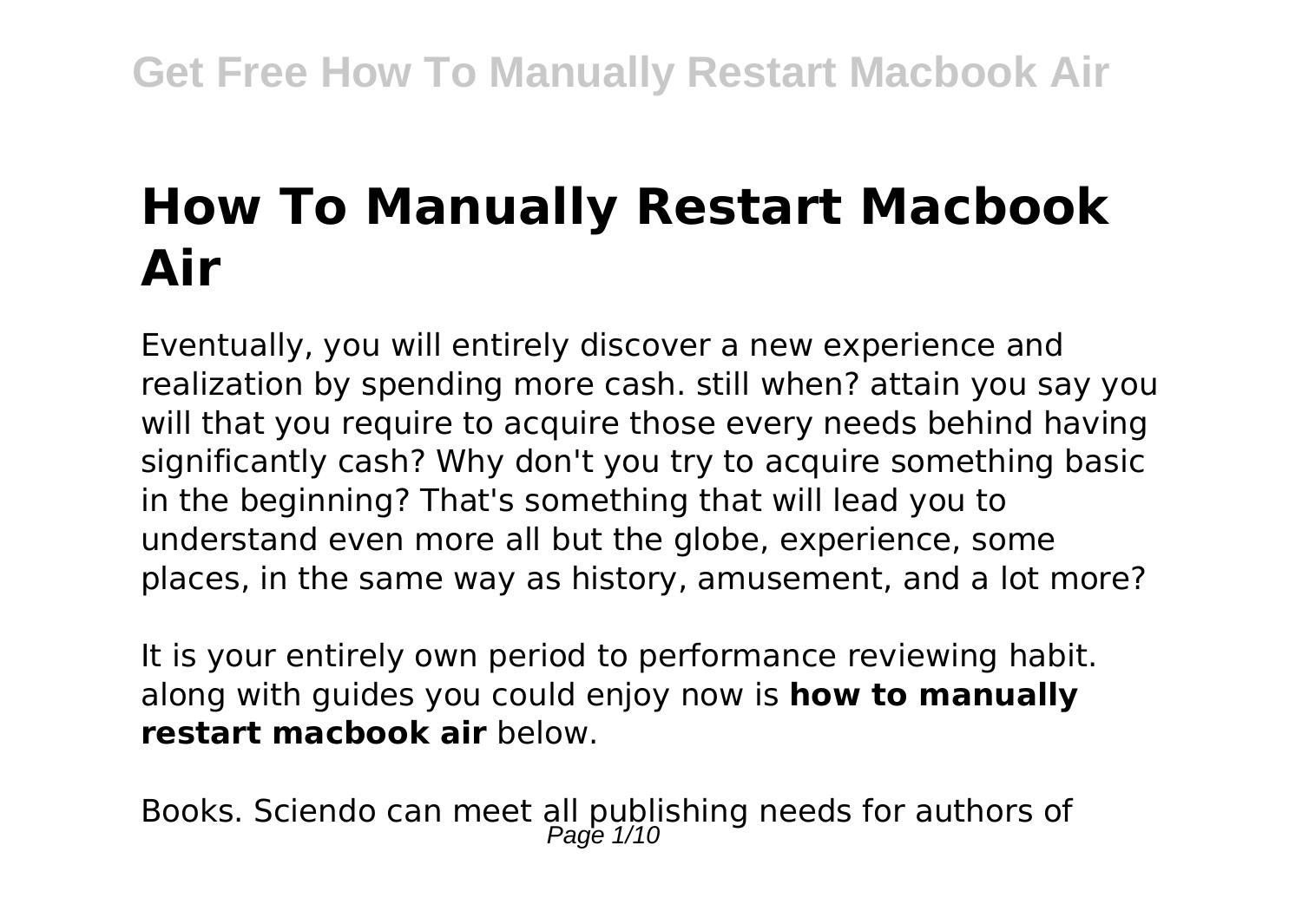academic and ... Also, a complete presentation of publishing services for book authors can be found ...

### **How To Manually Restart Macbook**

Force restarting a MacBook, MacBook Air, or MacBook Pro is generally considered a last resort, but if the worst happens and your machine freezes up, it's the quickest way of getting things running ...

### **How to Force Restart a MacBook, MacBook Air, and MacBook ...**

Restart your Mac from the Start menu in Windows. Press and hold the Option (or Alt)  $\sim$  key as your Mac begins to restart. Select your Mac startup volume (Macintosh HD) in the Startup Manager window, then press Return or click the up arrow: How to start up in Windows from macOS.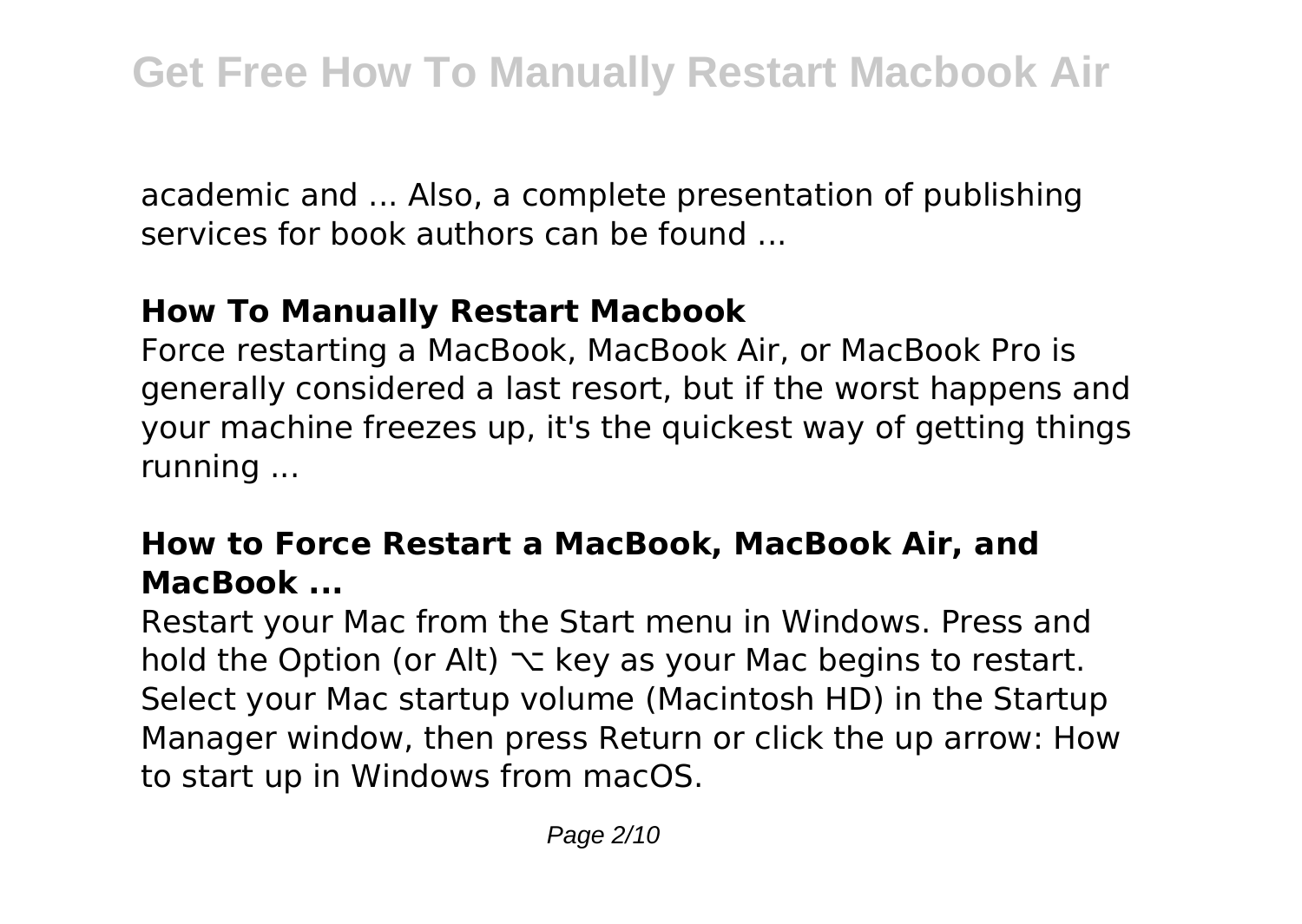### **Restart your Mac in macOS or Windows - Apple Support**

To restart a Mac computer, you have three choices: Press the power button (or press Control+Eject) and, when a dialog box appears, click the Restart button. Choose the Apple key and then click Restart. Press Control+Command+Eject (or Control+Command+Power button).

### **How to Restart a Mac Computer - dummies**

Manually restart your MacBooks with SuperDrives and Physical Power buttons. Some of MacBook and MacBook Pro models who were released earlier, was manufactured with eject key on a keyboard and integrated SuperDrive also had a power button separated from the keyboard. The button was locating on the upper right corner of the open Mac.

### **How to manually reboot a frozen Mac?**

Mac OS "sad face" of old. Occasionally, a Mac can become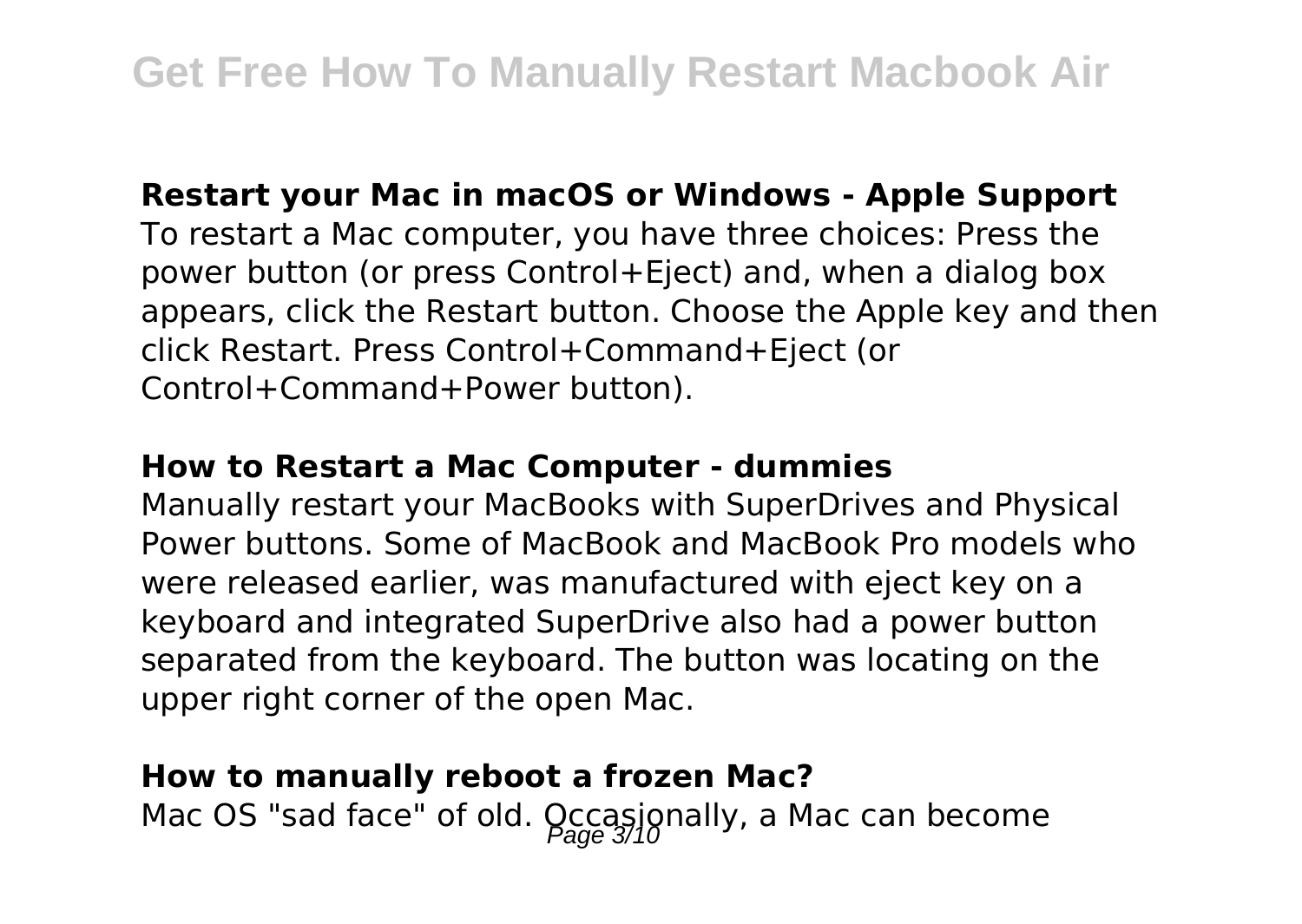stubbornly uncooperative and refuse to accept inputs. It's time for a reboot. Here are some simple techniques to force a restart your Mac ...

### **Frozen: How to Force the Restart of a Mac – The Mac Observer**

Mac unable to restart; Can you move the cursor? If yes, try this. Before you force restart a Mac, it's always recommended to first try a software solution. Go to the Apple menu Choose Restart Click Restart in the menu that appears. Two ways to force restart a Mac. The simplest method: hold down the Power button till your Mac shuts down.

### **How to restart MacBook - MacPaw**

How to reset a MacBook Air or MacBook Pro. 1. Hold down the Command and R keys on the keyboard and turn on the Mac. Let go when the Apple logo pops up. 2. Select your language and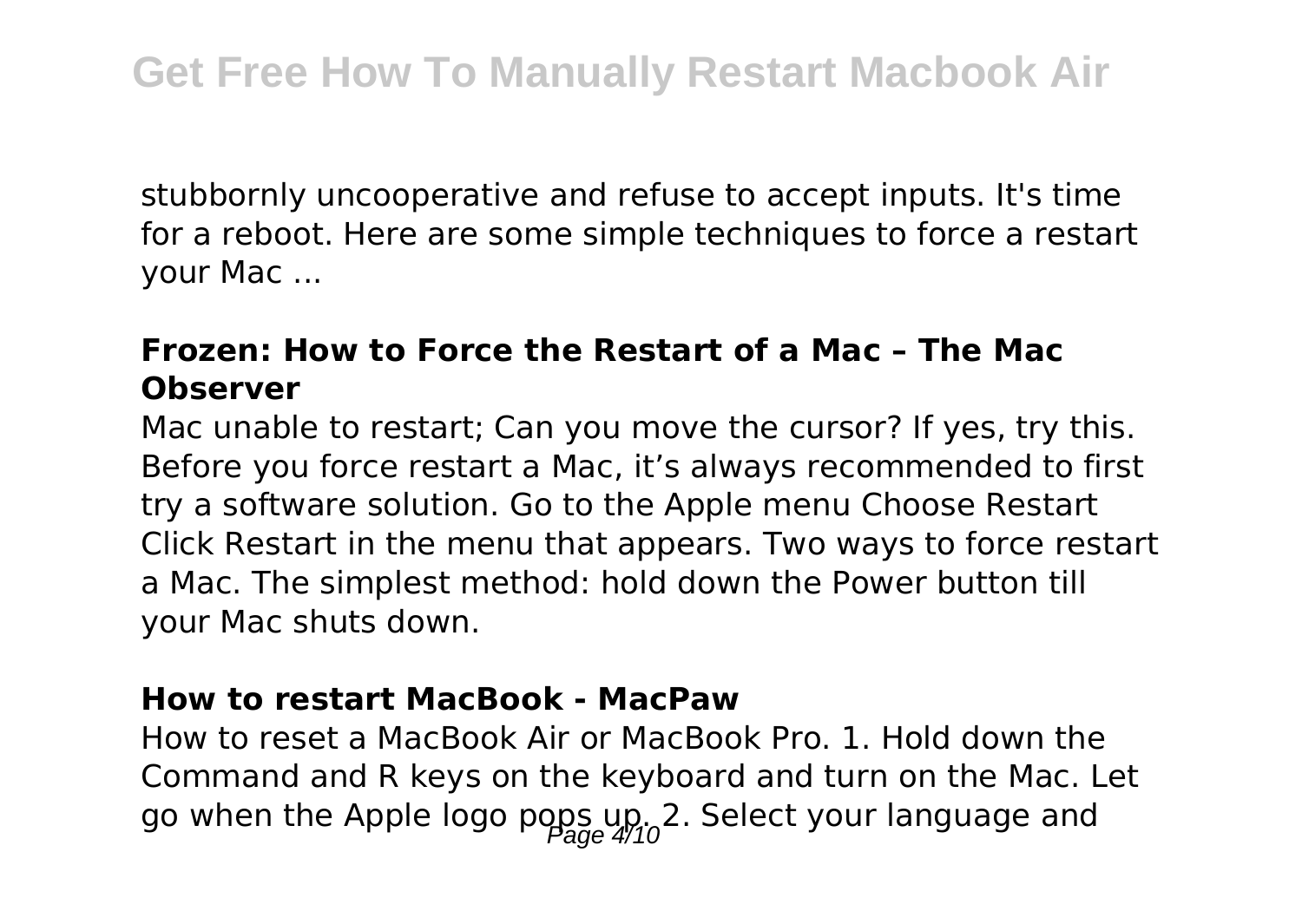continue. 3.

### **How to Reset a MacBook or Any Mac Computer | Laptop Mag**

Resetting a Mac's NVRAM can help fix errors in things like your battery's display, while battery settings can be reset if your Mac is frequently overheating or crashing. Restoring your MacBook Pro to its factory settings will erase everything on the hard drive and reinstall the operating system.

### **3 Ways to Reset a MacBook Pro - wikiHow**

Performing a factory reset on your MacBook or Mac can solve many macOS problems, and is essential if you're selling. Here's how to reset a Mac, whether it's an iMac, Mac mini or MacBook.

### **How To Factory Reset & Wipe A Mac Or MacBook - Including ...** Page 5/10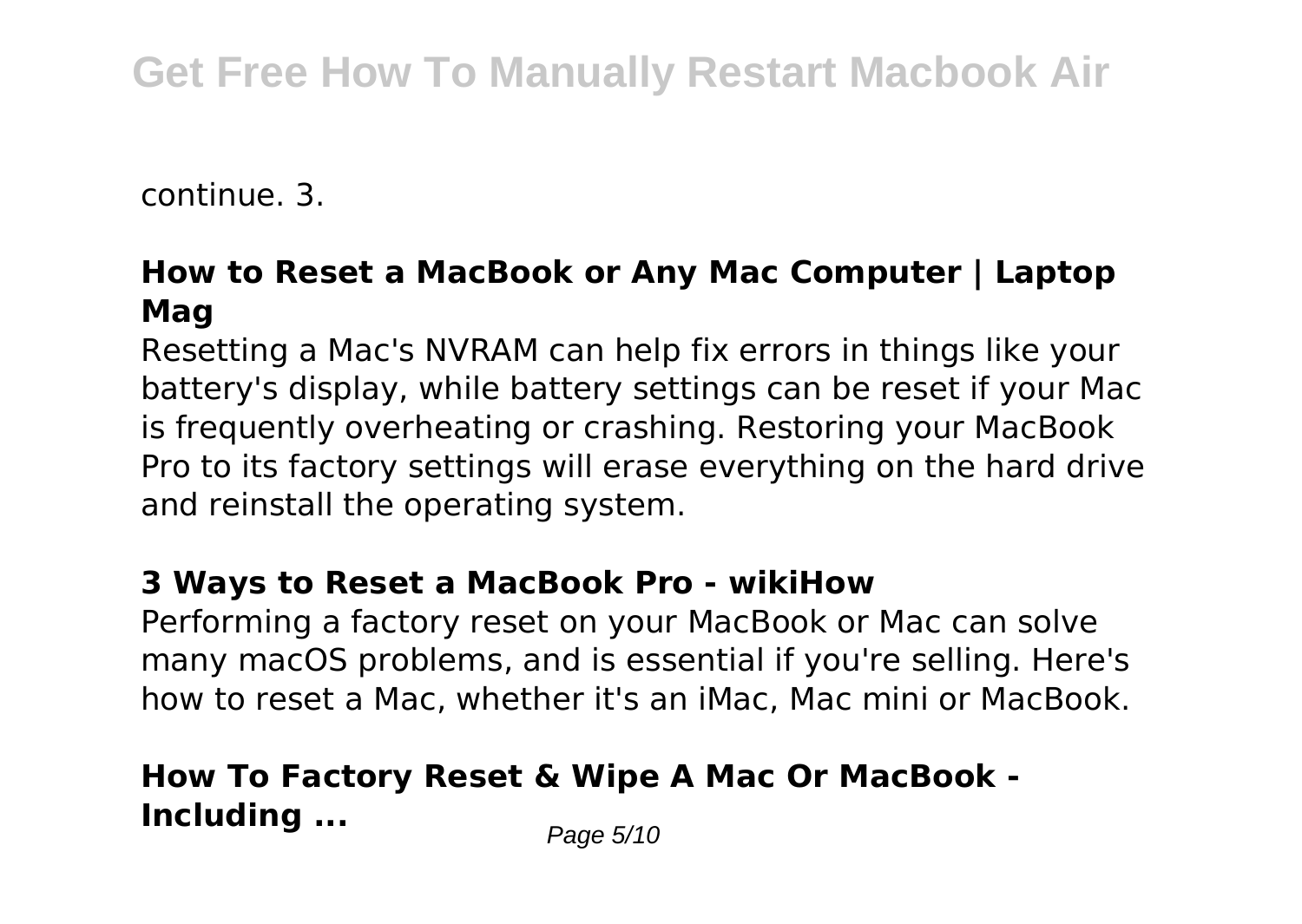Mac computers are generally reliable. But as with any computer, sometimes things go wrong. Before you spend big on a new Mac, though, try a factory reset, which wipes your computer and reinstalls ...

### **How to Factory Reset a Mac | PCMag**

You can reboot your laptop by navigating through your Apple menu, or by using a combination of keystroke commands on your keyboard. In the event that your laptop freezes or becomes unresponsive, there is also more than one way to force your computer to reboot itself if conventional restart methods don't work.

### **3 Ways to Reboot a Macintosh Laptop - wikiHow**

In most cases, when you need to reset a MacBook Air with OS X Yosemite, you can simply restart it by using the "Restart" option under the Apple menu. If this doesn't fix a problems with the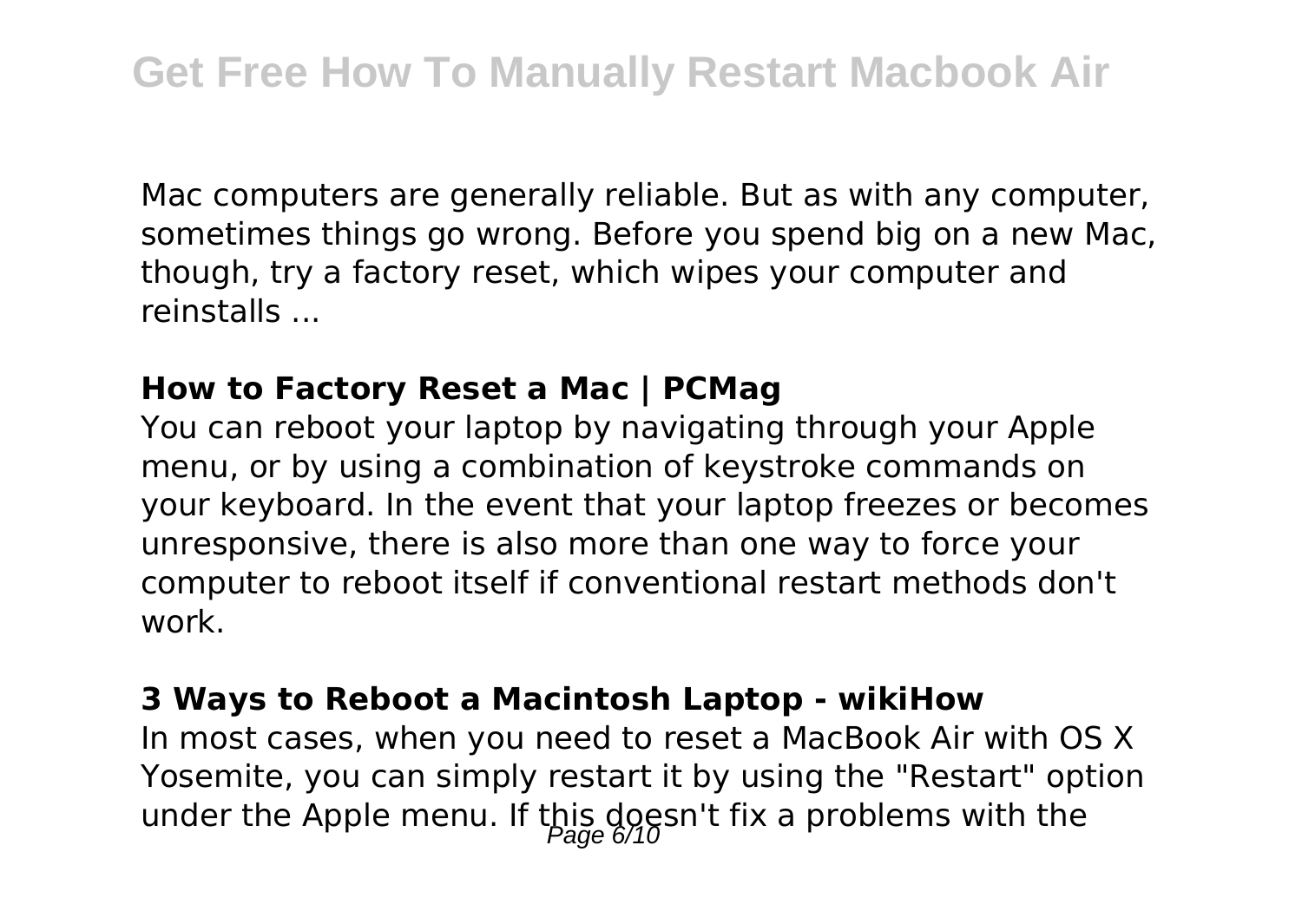computer's speaker volume, display resolution or startup disk selection, you may need to reset the PRAM.

### **How to Reset a MacBook Air | Techwalla**

This article explains how you can fully reset Safari on your Mac. You might need to do this if Safari on your Mac runs very slowly, crashes often, acts bizarre, or functions incorrectly. See also: Your System Is Infected With (3) Viruses. Safari is included with the macOS operating system. How to reset Safari. 1-Remove site history

### **How To Fully Reset Safari On Mac - macReports**

Your Mac makes it easy to be entertained—from watching the latest shows on Apple TV+ to playing groundbreaking new games in Apple Arcade. Learn about media apps on your Mac To explore the macOS User Guide, click Table of Contents at the top of the page, or enter a word or phrase in the search field.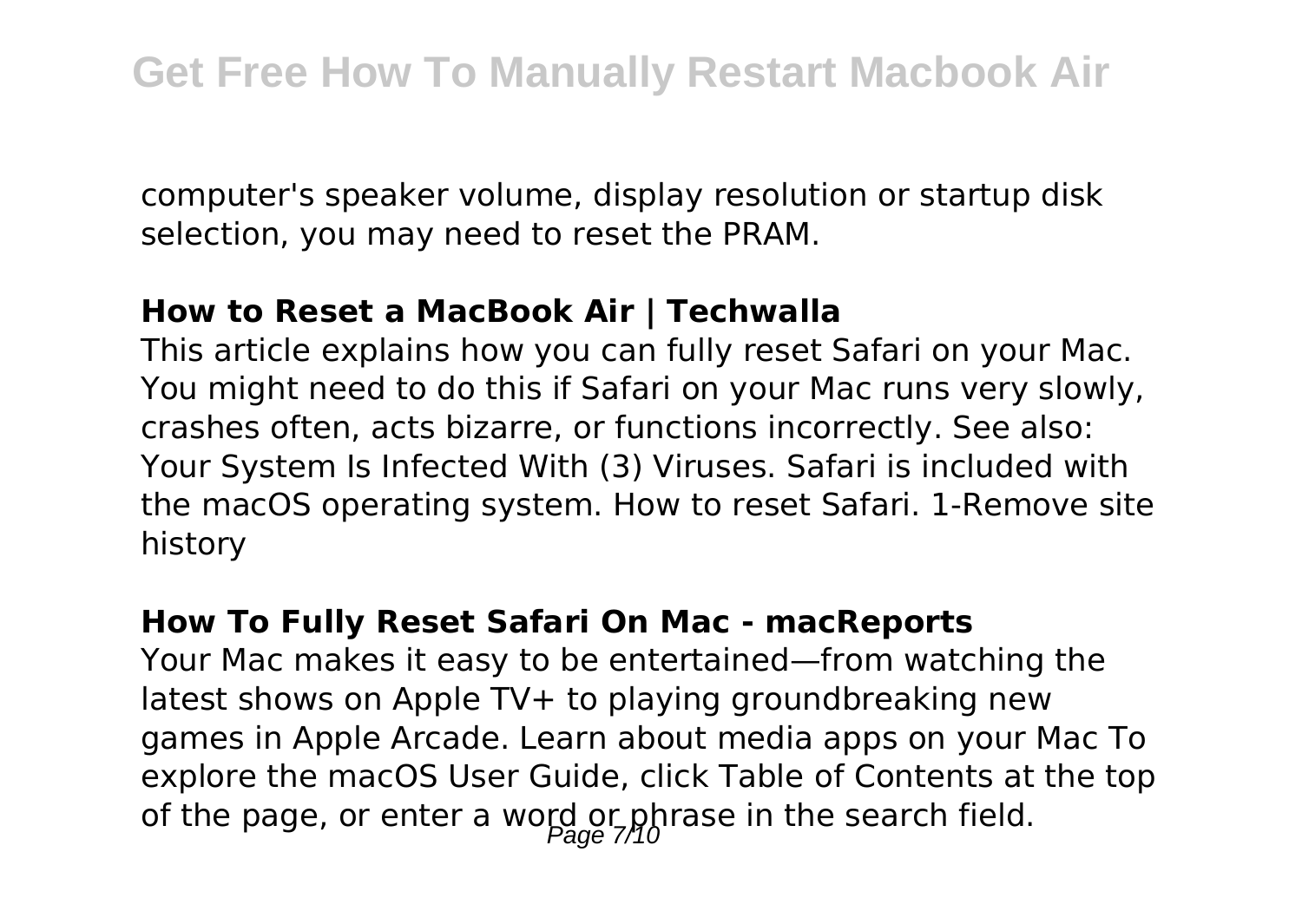### **macOS User Guide - Apple Support**

On just about every recent Mac I've ever owned, there's a simple method of doing a force restart — just hold down the power button until the machine reboots. On old Macs, the power button was useful for a similar method — shutting off the Mac, and then turning it back on. So I started searching for the power button on the MacBook Pro…

# **How to Force Restart MacBook Pro with Touch Bar & 2018**

**...**

Forcing a reboot of the Mac is really something you should only do if the MacBook Air is frozen, and not as a regular method of shutting down or restarting a Mac. A similar approach can be used to force reboot other frozen Macs too, particularly on any machine where the old Control  $+$  Command  $+$  Power button keyboard shortcut doesn't initiate a forced reboot.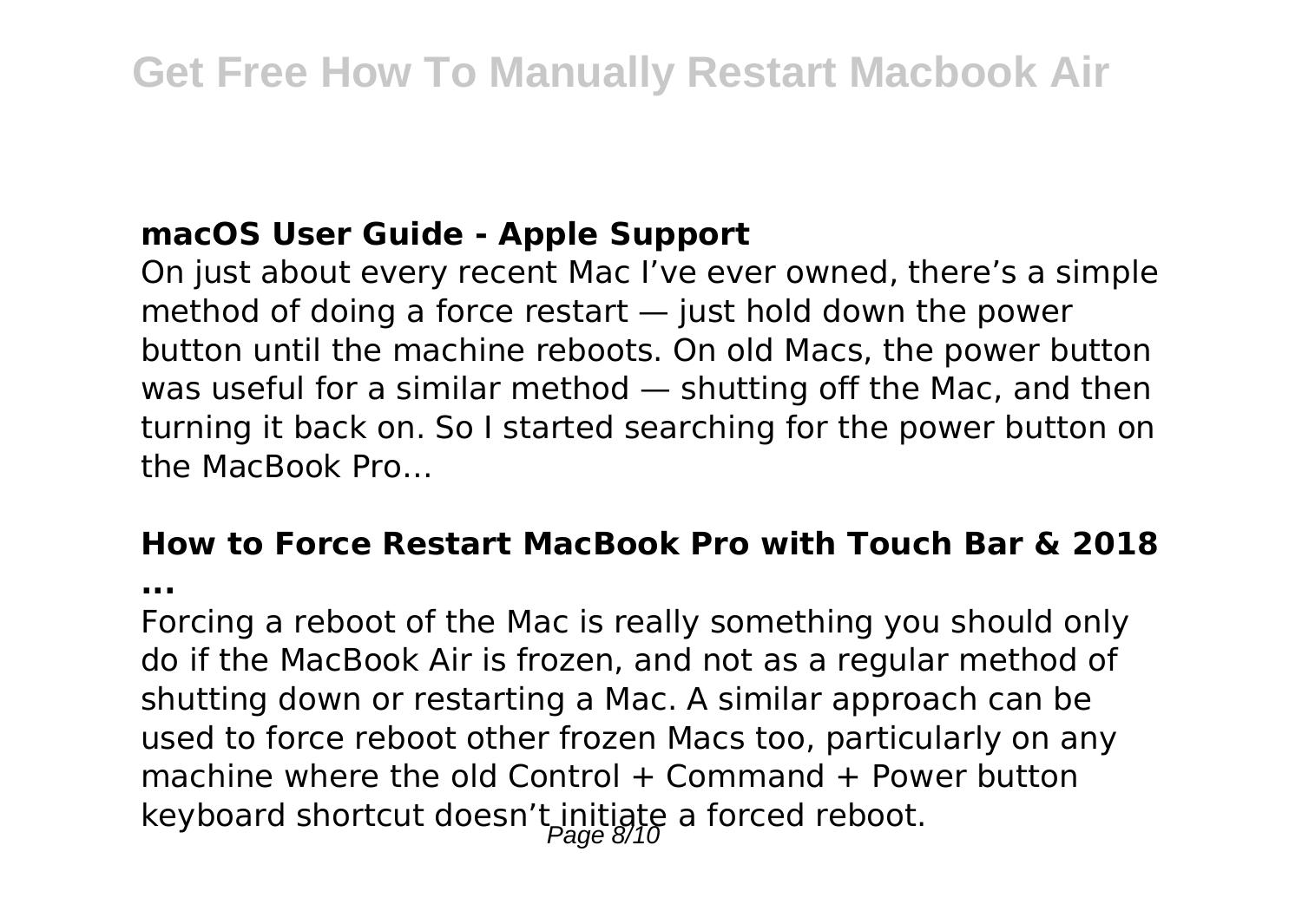### **How to Force Restart a MacBook Air (2018/2019)**

Want to restore or sell your Mac? AppleInsider covers the step-bystep process of backing up your files, wiping the hard drive and restoring everything on a ...

### **How to Erase and Factory Reset your Mac! - YouTube**

When the Apple logo reappears on your MacBook Air's display, press and hold down 'Command + R' on your keyboard.Don't let go until you see the macOS Utilities window appear on your display. If you want to reinstall macOS over your current file system, click Reinstall macOS; To factory reset your device, however, click Disk Utility at the bottom of the list

Copyright code: <u>d41d8cd98f00b204e9800998ecf8427e</u>.<br>Page 9/10